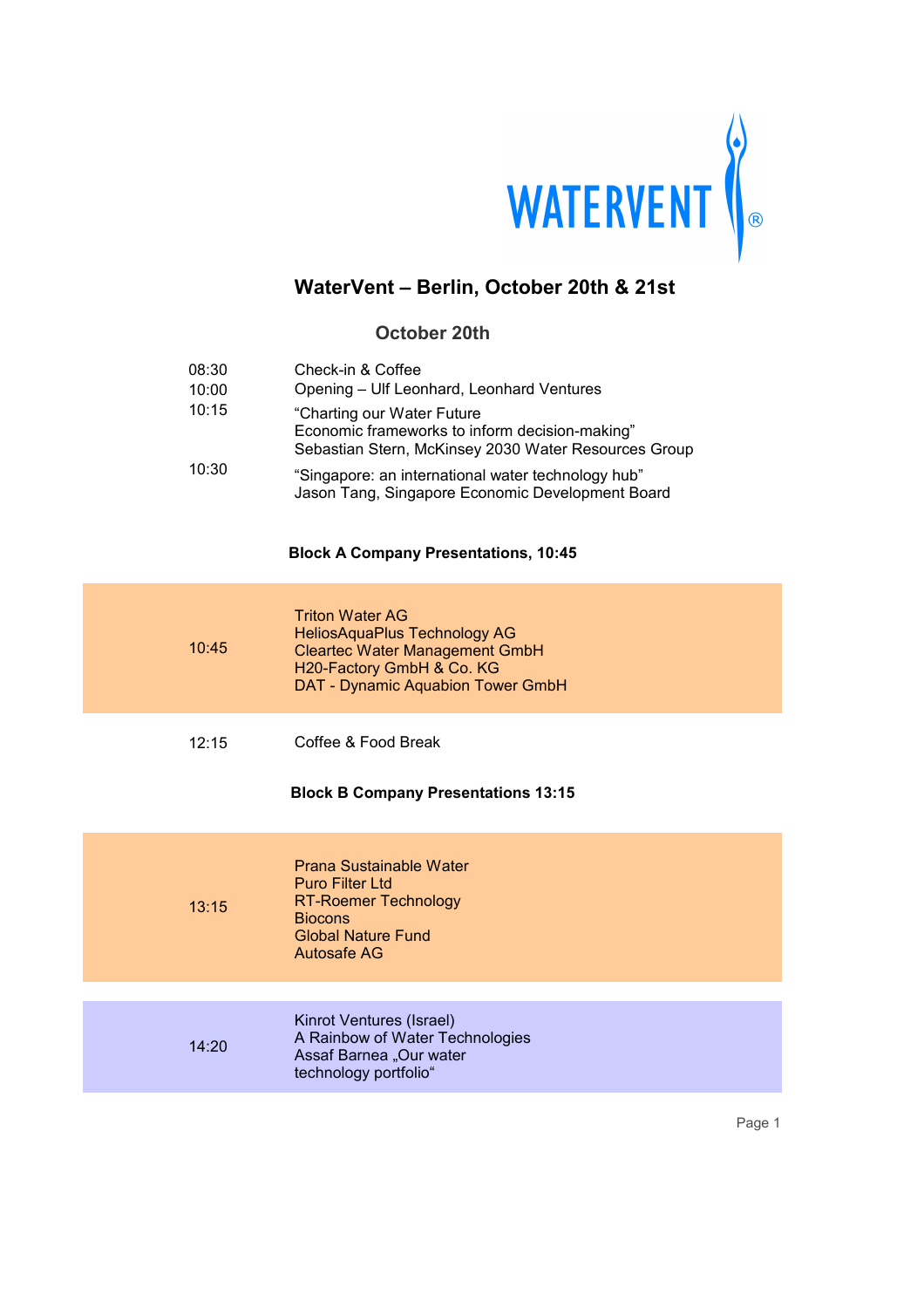

| 14:50 | <b>Fraunhofer Venture</b><br>Andreas Äpfelbacher<br>"Venturing in Water Technology -<br>The Fraunhofer Prospect"                                                                                                                                                                                                  |
|-------|-------------------------------------------------------------------------------------------------------------------------------------------------------------------------------------------------------------------------------------------------------------------------------------------------------------------|
| 15:05 | Coffee & Food Break<br><b>Block C, 16:00</b>                                                                                                                                                                                                                                                                      |
| 16:00 | <b>Flores Solar Water</b><br><b>Scaut GmbH</b><br><b>Helioz R&amp;D GmbH</b><br>Meniscus Ltd.<br><b>NSP New Solar Pump</b>                                                                                                                                                                                        |
| 17:00 | Rolf Adam, Cisco<br>"Smart Water: The end of Siloed Infrastructure"                                                                                                                                                                                                                                               |
| 17:15 | Inon Elroy, Botschaftsrat Wirtschaft<br>und Handel, Director Israel Trade<br><b>Center Berlin</b>                                                                                                                                                                                                                 |
| 17:30 | <b>Environmental Strategy Consultants</b><br>Dr. Günter von Hagel<br>"Assessment and Evaluation of Sustainable Water Technologies"                                                                                                                                                                                |
| 17:45 | Investor's Panel with<br>"Opportunities in Water Technology"<br>Nikolas Samios MAMA AG<br>(www.mama.io)<br>Mountain Cleantech, Jürgen Habichler<br>Joerg Sperling, WHEB Ventures<br>Pioneers in European Clean<br>Technology<br>Dr. Heinrich Polke, L-EA Private Equity<br>Berthold von Freyberg, Target Partners |
|       | Felix von Schubert, zouk ventures Ltd.                                                                                                                                                                                                                                                                            |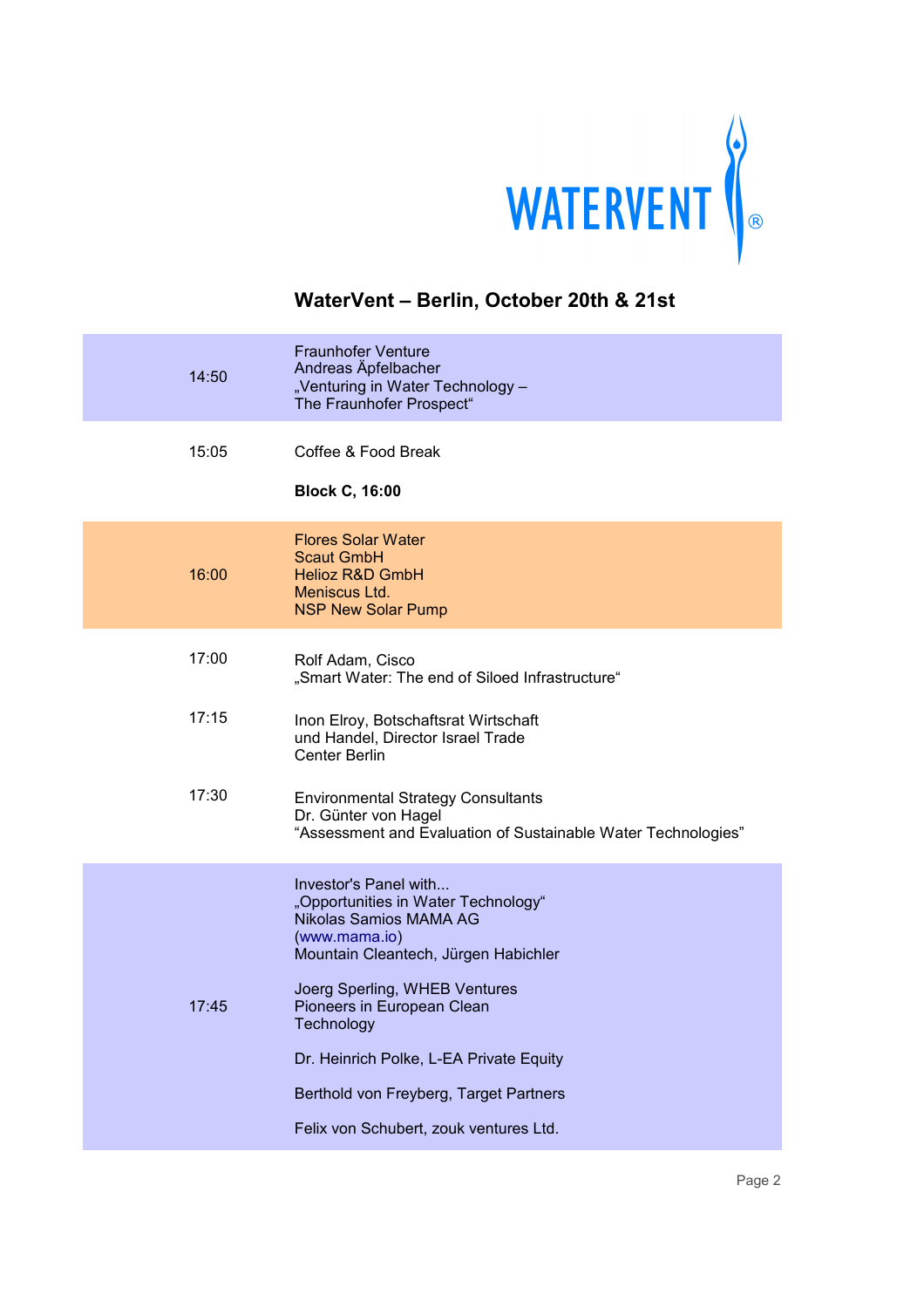

| 18:15               | <b>Almuth Nehring-Venus</b><br>Permanent Secretary, Berlin Government<br>Senate for Economics, Technology<br>and Women's Issues |  |
|---------------------|---------------------------------------------------------------------------------------------------------------------------------|--|
| Appr. 18:30         | Transfer to the Mexican embassy                                                                                                 |  |
| 19:00<br>till 21:00 | SRE                                                                                                                             |  |
|                     | <b>EMBAJADA DE MÉXICO</b>                                                                                                       |  |

### **October 21st**

| Check-in & Coffee<br>08:30 |  |
|----------------------------|--|
|----------------------------|--|

- 10:00 Opening
- 10:05 Dr. Vera Grimm, Future Technologies Consulting (ZTC), VDI Technologiezentrum GmbH Study: Nanotechnology in Water
- 10:20 Challenges & Opportunities in Water Innovation Mia Javier, The Cleantech Group - Europe & Israel
- 10:40 Francesco Stellacci Paul M. Cook Associate Professor Department of Materials Science and Engineering, EPFL Lausanne Special Keynote: Nanotechnology Approaches to Water Treatments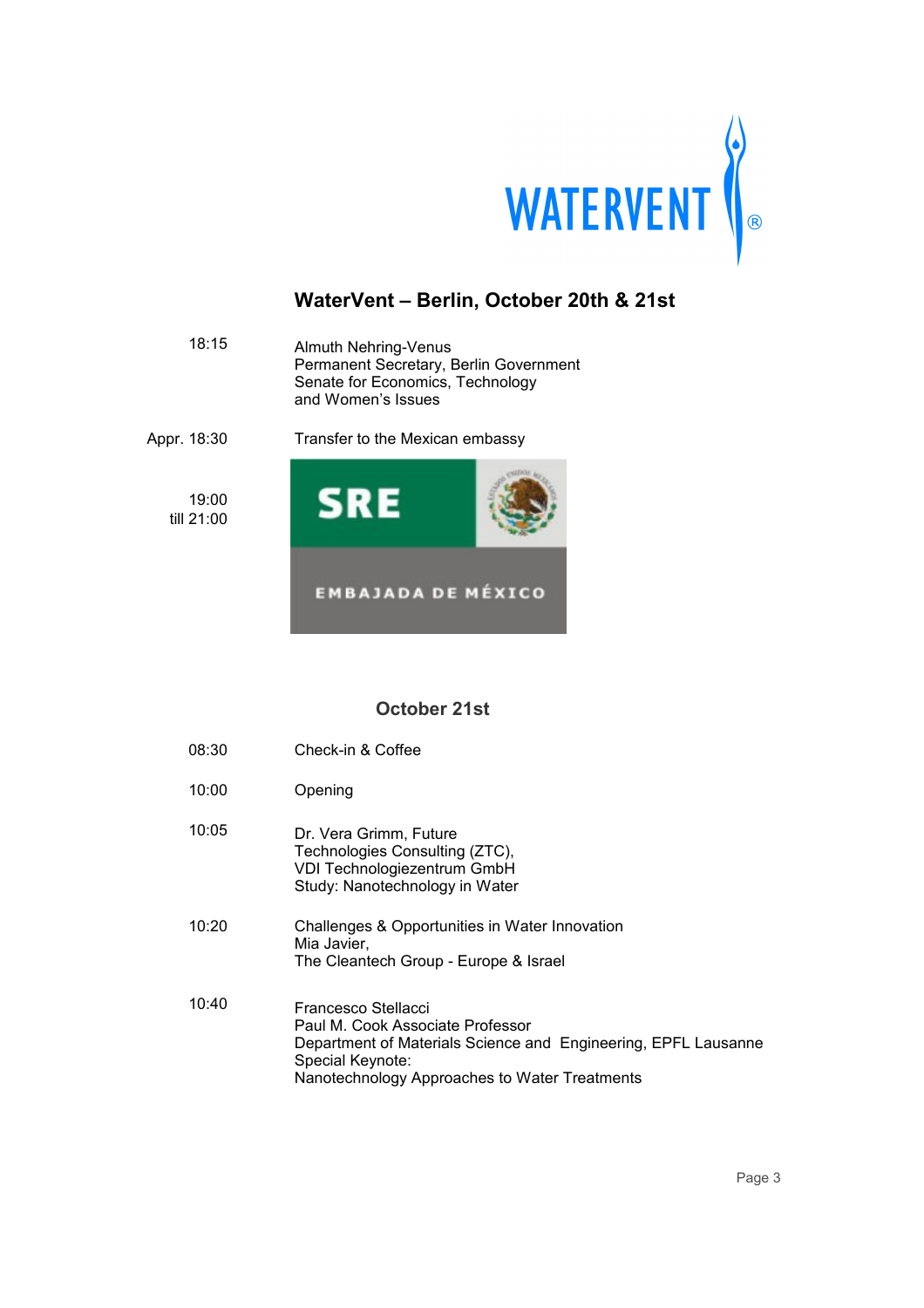

| 10:55 | <b>Bruno Steis Chief Executive</b><br>Officer of inge watertechnologies<br>AG. Since May 2008 he was the<br>Board Member responsible for business<br>development and marketing. Before he<br>worked at Siemens Venture Capital<br>(SVC), where he was an investment<br>partner specialising in environmental and<br>water treatment technologies. Prior to<br>his work at Siemens he occupied<br>a number of managerial positions with<br>an international focus in the fields of<br>marketing and business development.<br><b>Block D Company Presentations 11:15</b> |
|-------|------------------------------------------------------------------------------------------------------------------------------------------------------------------------------------------------------------------------------------------------------------------------------------------------------------------------------------------------------------------------------------------------------------------------------------------------------------------------------------------------------------------------------------------------------------------------|
| 11:15 | <b>Contros Systems &amp; Solutions GmbH</b><br><b>3C Membrane AG</b><br><b>INEXA</b><br><b>Catalan Institute for Water Research ICRA</b><br><b>SYNLIFT Systems GmbH</b>                                                                                                                                                                                                                                                                                                                                                                                                |
| 12:15 | Coffee & Food Break<br><b>Block E Company Presentations 13:15</b>                                                                                                                                                                                                                                                                                                                                                                                                                                                                                                      |
| 13:15 | <b>Harbauer GmbH</b><br><b>JTB International Group SRL</b><br>Afre - Asociacion de Fabricantes Para Agua y Riego Espanoles<br>Miguel Lopez tog. With Bloomington Finances<br>Rogelio Menendez Otero<br>"Seven Spanish Water Tech Companies intending an IPO at the<br><b>Madrid Stock Exchange"</b>                                                                                                                                                                                                                                                                    |
| 14:15 | Mekorot Water - Israeli national water company<br>Israel's water technology challenge Yossi Yaacoby<br>Director of WaTech™ Division Mekorot                                                                                                                                                                                                                                                                                                                                                                                                                            |